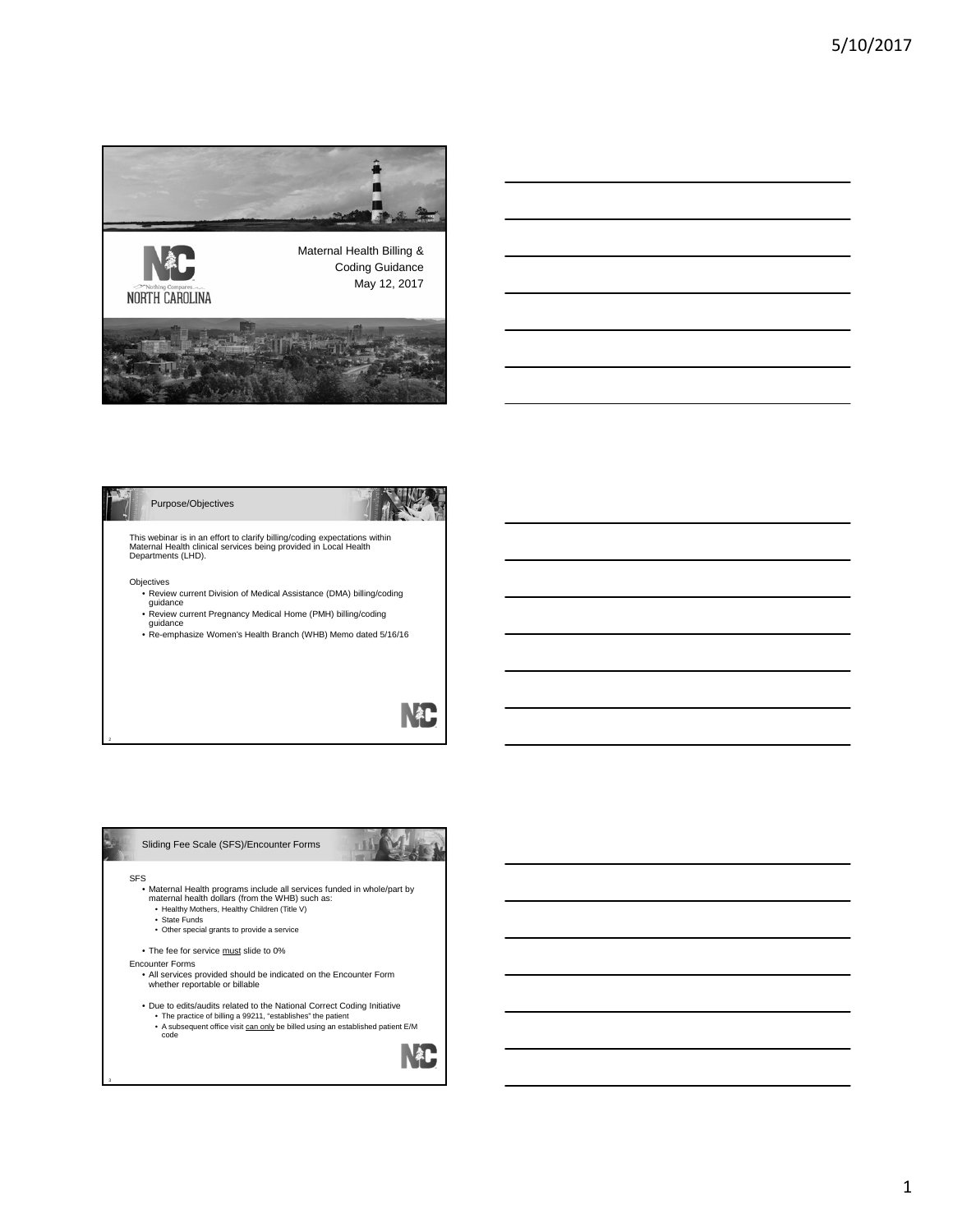#### Examples of Coding & Billing

#### **Scenario 1**

4

A patient initiates care at the LHD's prenatal clinic. Patient has never been<br>seen at the LHD and the intake visit is performed by a nurse. The nurse<br>codes the encounter as a nurse visit – 99211 and codes for standard<br>labo

When the patient returns to clinic for her initial Obstetrical exam, which is the correct way to code for this visit?

A. Code the visit as a new comprehensive E/M visit - 99204, since this is the patient's first visit with the provider.

B. Code the visit as an established comprehensive E/M visit - 99215, since the patient was established to the LHD at the initial intake visit with the nurse.

NC



| Example                                                                                                                                                                                                                                                |  |  |
|--------------------------------------------------------------------------------------------------------------------------------------------------------------------------------------------------------------------------------------------------------|--|--|
| Scenario 2                                                                                                                                                                                                                                             |  |  |
| A patient initiates care at the LHD's prenatal clinic. Patient has never been<br>seen at the LHD and the intake visit is performed by a nurse. The nurse<br>codes the encounter for standard laboratory sample collection (by standing<br>order) only. |  |  |
| When the patient returns to clinic for her initial Obstetrical exam, which is<br>the correct way to code for this visit?                                                                                                                               |  |  |
| A. Code the visit as a new comprehensive E/M visit - 99204, since the<br>patient has not previously been established (through billing) with the LHD.                                                                                                   |  |  |
| B. Code the visit as an established comprehensive E/M visit - 99215, since<br>the patient was previously seen at the initial intake visit by a nurse.                                                                                                  |  |  |
|                                                                                                                                                                                                                                                        |  |  |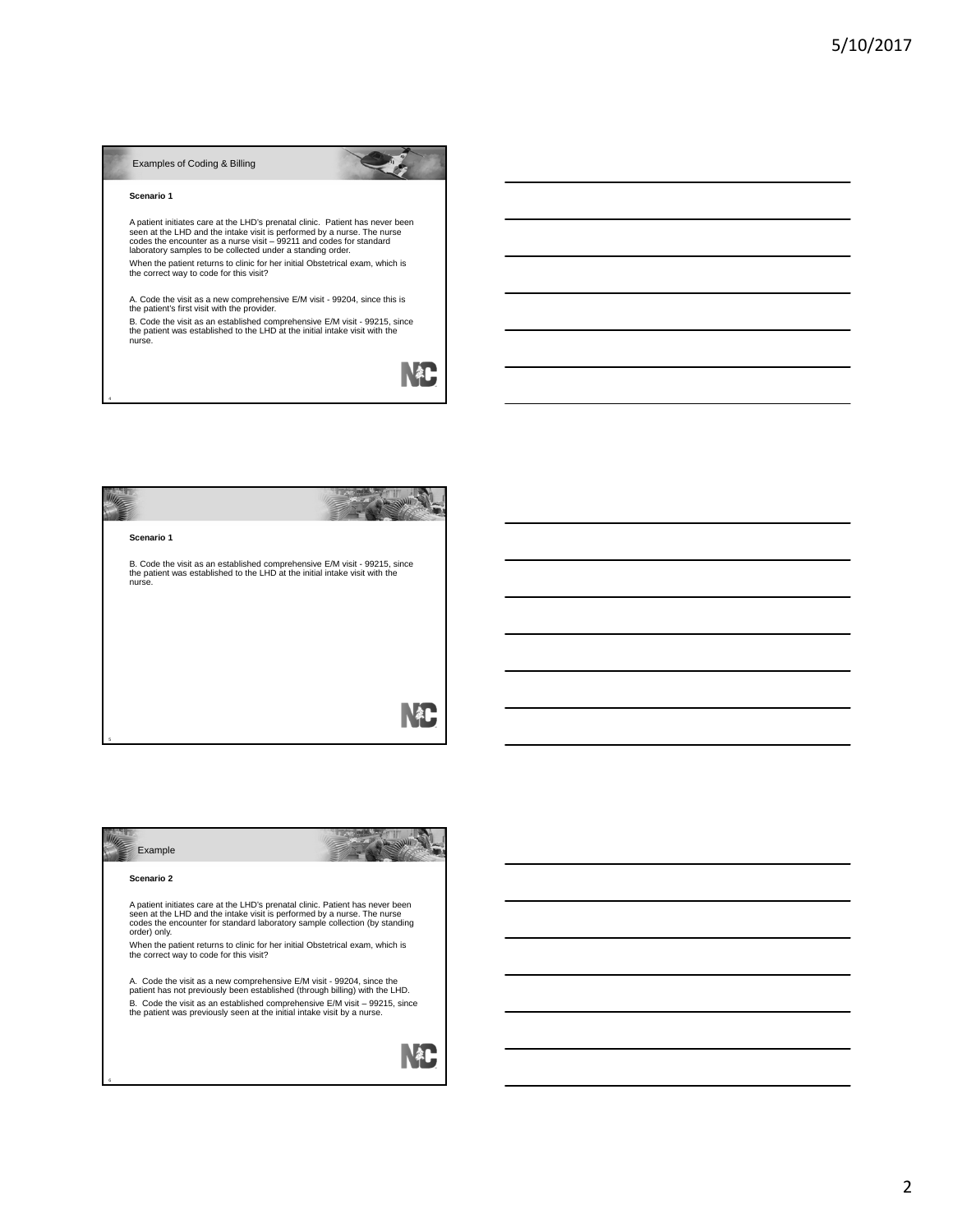| Scenario 2                                                                                                                                           |  |
|------------------------------------------------------------------------------------------------------------------------------------------------------|--|
| A. Code the visit as a new comprehensive E/M visit - 99204, since the<br>patient has not previously been established (through billing) with the LHD. |  |
|                                                                                                                                                      |  |
|                                                                                                                                                      |  |

| Example                                                                                                                                                                                                                                                                           |  |
|-----------------------------------------------------------------------------------------------------------------------------------------------------------------------------------------------------------------------------------------------------------------------------------|--|
| Scenario 3                                                                                                                                                                                                                                                                        |  |
| A patient initiates care at the LHD's prenatal clinic and is seen by a nurse.<br>Two years prior patient was seen in the Family Planning Clinic for a<br>comprehensive exam. The nurse codes the encounter for standard<br>laboratory sample collection (by standing order) only. |  |
| When the patient returns to clinic for her initial Obstetrical exam, which is<br>the correct way to code for this visit?                                                                                                                                                          |  |
| A. Code the visit as a new comprehensive E/M visit - 99204, since this is<br>the patient's first visit with the Ob provider.                                                                                                                                                      |  |
| B. Code the visit as an established comprehensive E/M visit - 99215, since<br>the patient was established to the LHD at the previous Family Planning<br>Clinic (2 years earlier).                                                                                                 |  |
|                                                                                                                                                                                                                                                                                   |  |

| Scenario 3                                                                                                                                                                        |
|-----------------------------------------------------------------------------------------------------------------------------------------------------------------------------------|
| B. Code the visit as an established comprehensive E/M visit - 99215, since<br>the patient was established to the LHD at the previous Family Planning<br>Clinic (2 years earlier). |
|                                                                                                                                                                                   |
|                                                                                                                                                                                   |
|                                                                                                                                                                                   |
|                                                                                                                                                                                   |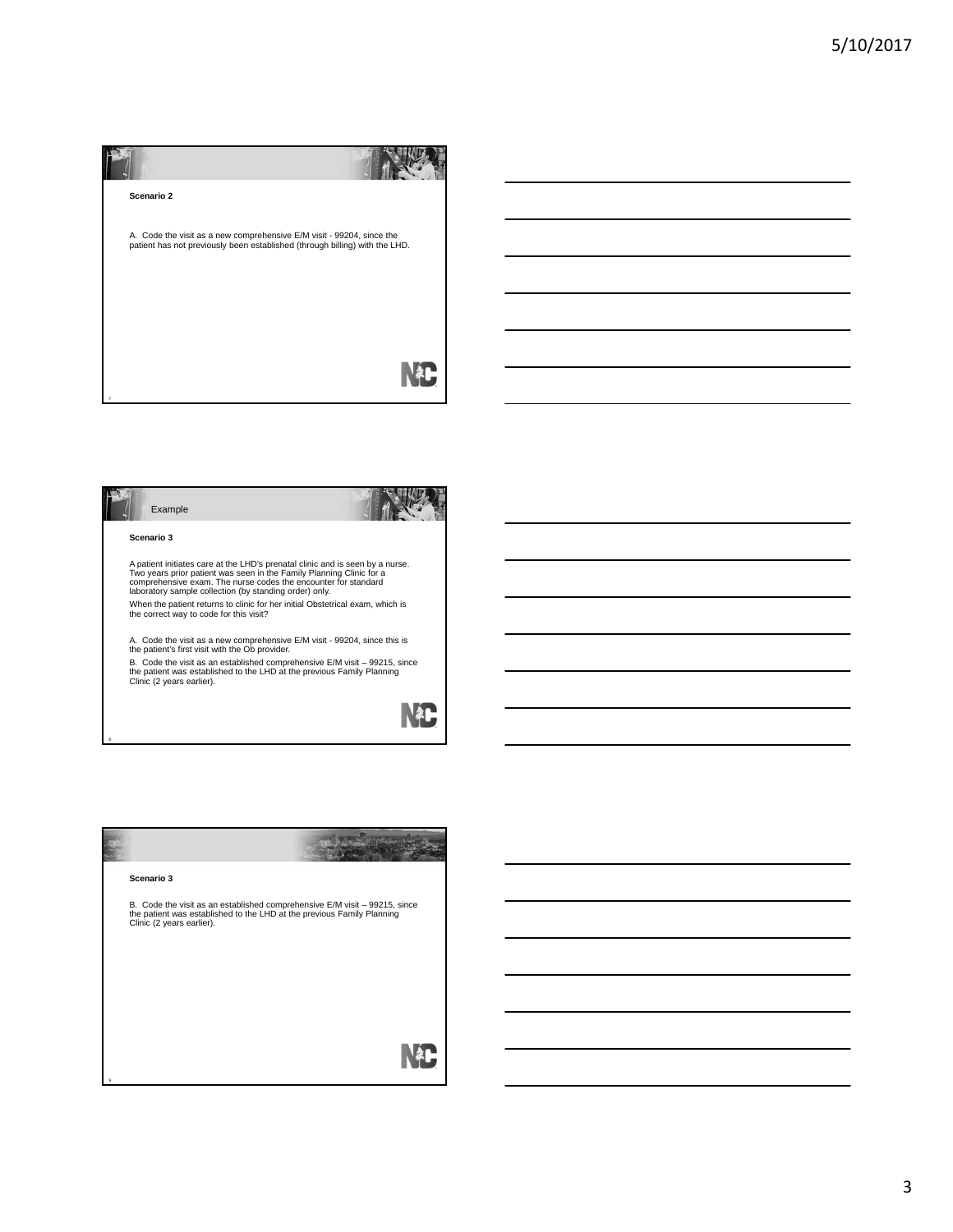| Example                                                                                                                                                                                                                                                                                                                                                                                                         |  |
|-----------------------------------------------------------------------------------------------------------------------------------------------------------------------------------------------------------------------------------------------------------------------------------------------------------------------------------------------------------------------------------------------------------------|--|
| Scenario 4                                                                                                                                                                                                                                                                                                                                                                                                      |  |
| A patient initiates care at the LHD's prenatal clinic. Patient has never been<br>seen at the LHD for prenatal care. This visit is performed by a nurse who<br>codes the encounter using standard laboratory sample collection CPT<br>codes (by standing order) only. A nurse office visit (99211) is not coded.<br>Four years prior patient was seen in the Family Planning Clinic for a<br>comprehensive exam. |  |
| When the patient returns to clinic for her initial Obstetrical exam, which is<br>the correct way to code for this visit?                                                                                                                                                                                                                                                                                        |  |
| A. Code the visit as a new comprehensive E/M visit – 99204, since the<br>patient has not been seen by a provider in the agency in the previous 3<br>years.                                                                                                                                                                                                                                                      |  |
| B. Code the visit as an established comprehensive E/M code 99215, since<br>the patient was established to the LHD at the previous visit in the Family<br>Planning Clinic.                                                                                                                                                                                                                                       |  |
|                                                                                                                                                                                                                                                                                                                                                                                                                 |  |

 $\sim$   $\sim$   $\sim$   $\sim$   $\sim$ 

Í.



10

n



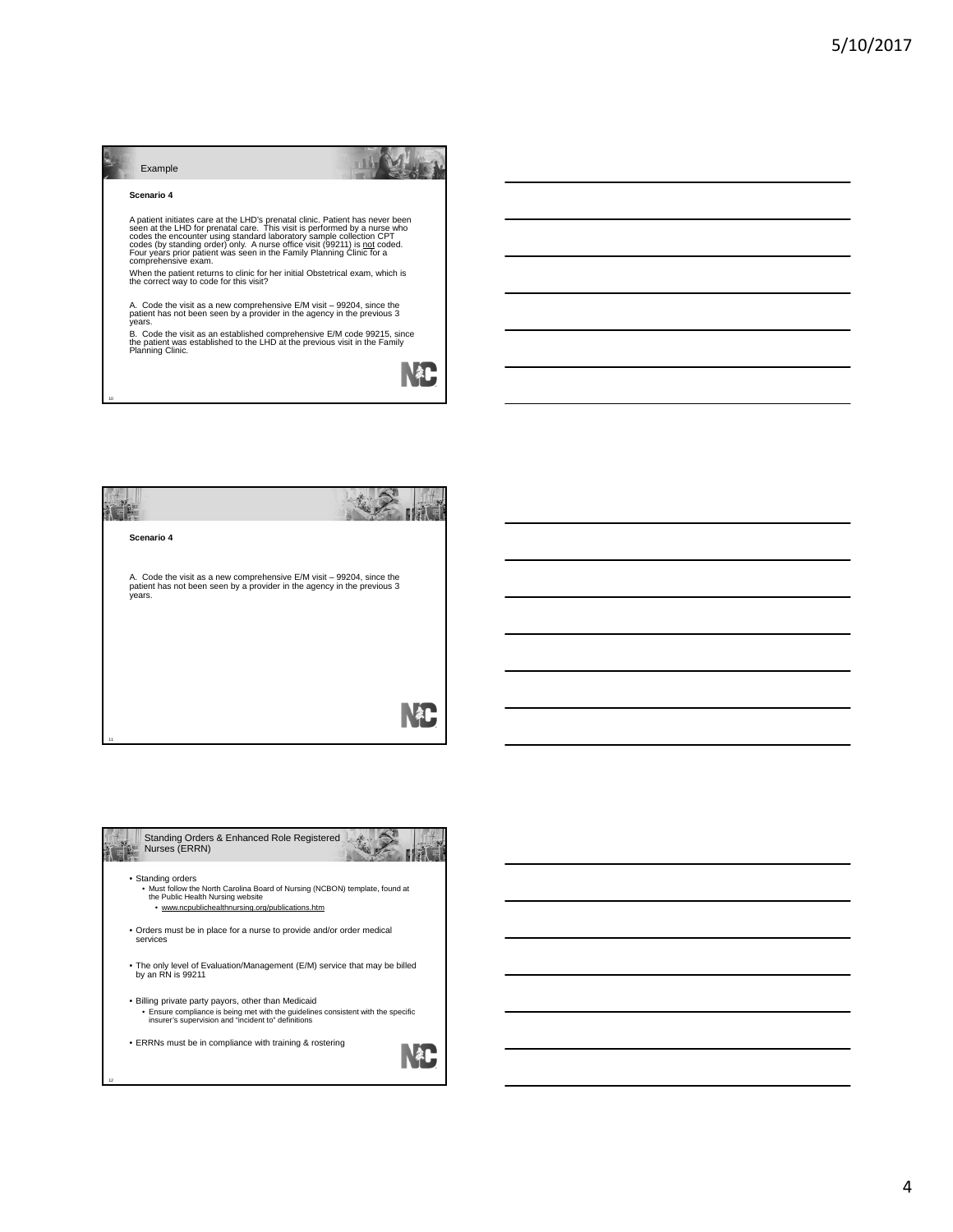





- Rendered by an RN skilled in Maternity Care
- Bill using HCPCS Code T1001

NL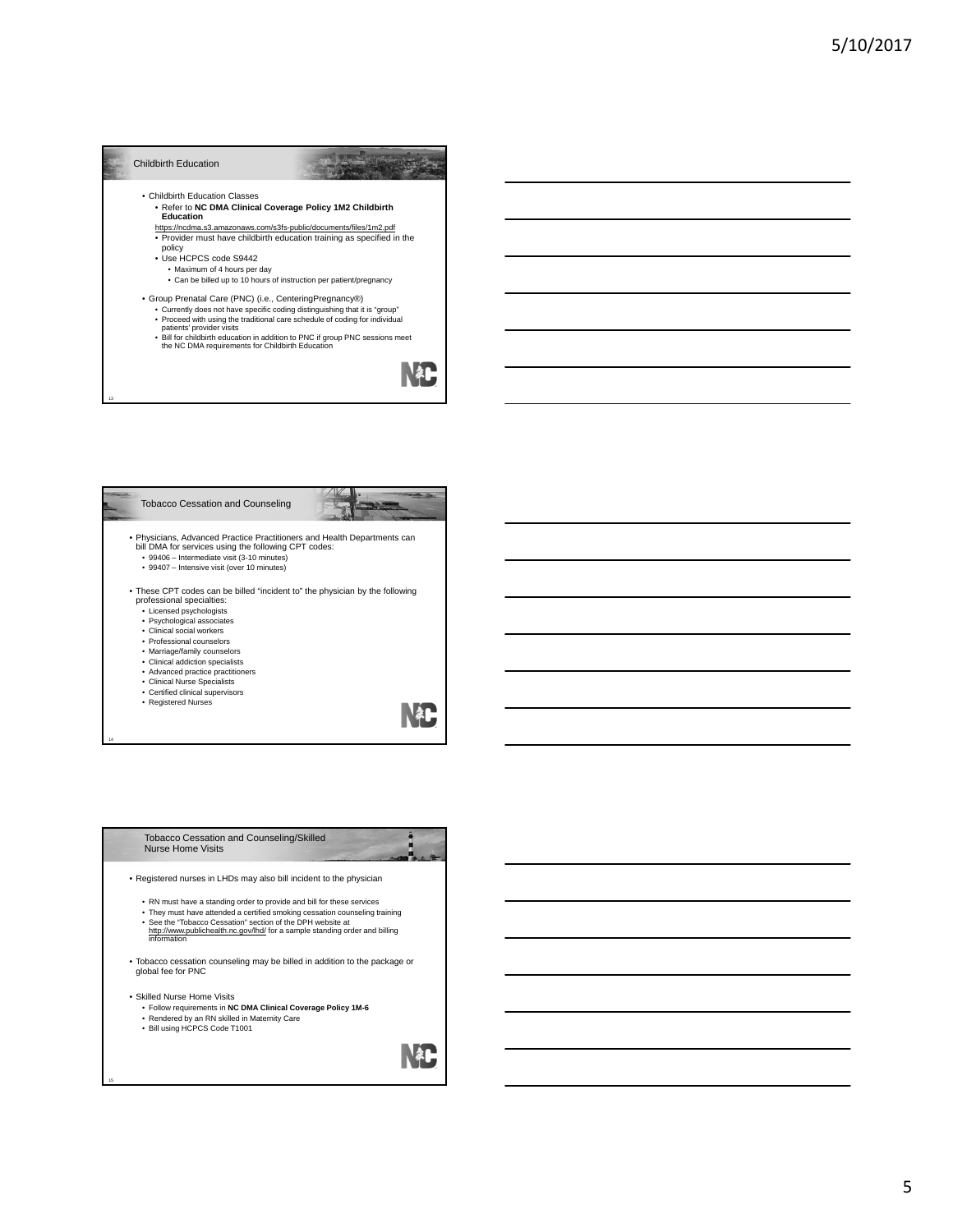

#### Forms of Payment

• Medicaid for Pregnant Women (MPW)

- Patients who do not qualify for full Medicaid coverage (i.e., coverage that<br>extends beyond the pregnancy period) <u>may be</u> eligible for MPW, which covers a<br>broad range of healthcare services
- Covers care for condition(s) that may complicate a pregnancy and the postpartum period
- Pregnant patients enrolled in any category of Medicaid, including MPW are exempt from co-pays for medical care and prescriptions
- Coverage ends on the last day of the month in which the  $60<sup>th</sup>$  postpartum day occurs



**Allen** 

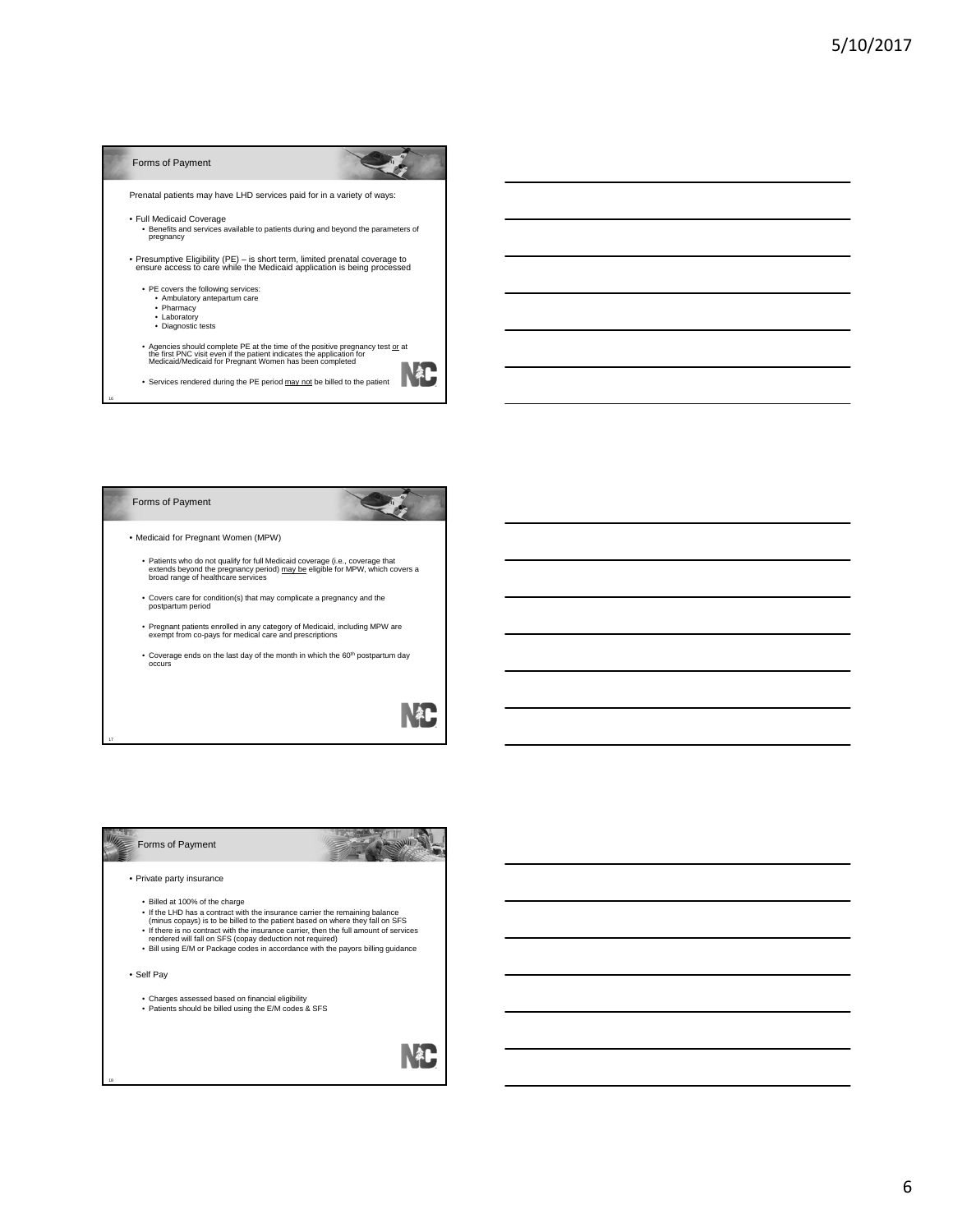| <b>Billing for Antepartum Care</b>                                                                                                                                                                |  |
|---------------------------------------------------------------------------------------------------------------------------------------------------------------------------------------------------|--|
| <b>NC DMA Clinical Coverage Policy 1E-5:</b>                                                                                                                                                      |  |
| • LHDs that do not bill for delivery services, must bill for antepartum<br>services provided to patients who are seen according to the traditional<br>care schedule using the following guidance: |  |
| • Antepartum Package Services codes are based on number of visits                                                                                                                                 |  |
| • 59425 - Antepartum care only, 4 - 6 visits<br>• 59426 - Antepartum care only, 7 + visits                                                                                                        |  |
| . LHD that provide delivery services are eligible to bill using global codes<br>that include delivery                                                                                             |  |
|                                                                                                                                                                                                   |  |
|                                                                                                                                                                                                   |  |



| <b>Billing for Antepartum Care</b>                                                                                                                                       |  |
|--------------------------------------------------------------------------------------------------------------------------------------------------------------------------|--|
| NC DMA Clinical Coverage Policy 1E-5, Section 3.2.2:                                                                                                                     |  |
| . Individual Antepartum Services (use of E/M codes) are covered if:                                                                                                      |  |
| • Documentation supports the pregnancy as High Risk (based on diagnosis) AND<br>requires more than the traditional care schedule of services for gestational age;<br>OR. |  |
| • Antepartum care is initiated less than (3) months prior to delivery; OR                                                                                                |  |
| • Patient is seen for only (1 - 3) office visits                                                                                                                         |  |
| • ICD-10 diagnostic codes beginning with "O" are frequently used with high<br>risk pregnancies that are billed using individual E/M codes                                |  |
|                                                                                                                                                                          |  |
|                                                                                                                                                                          |  |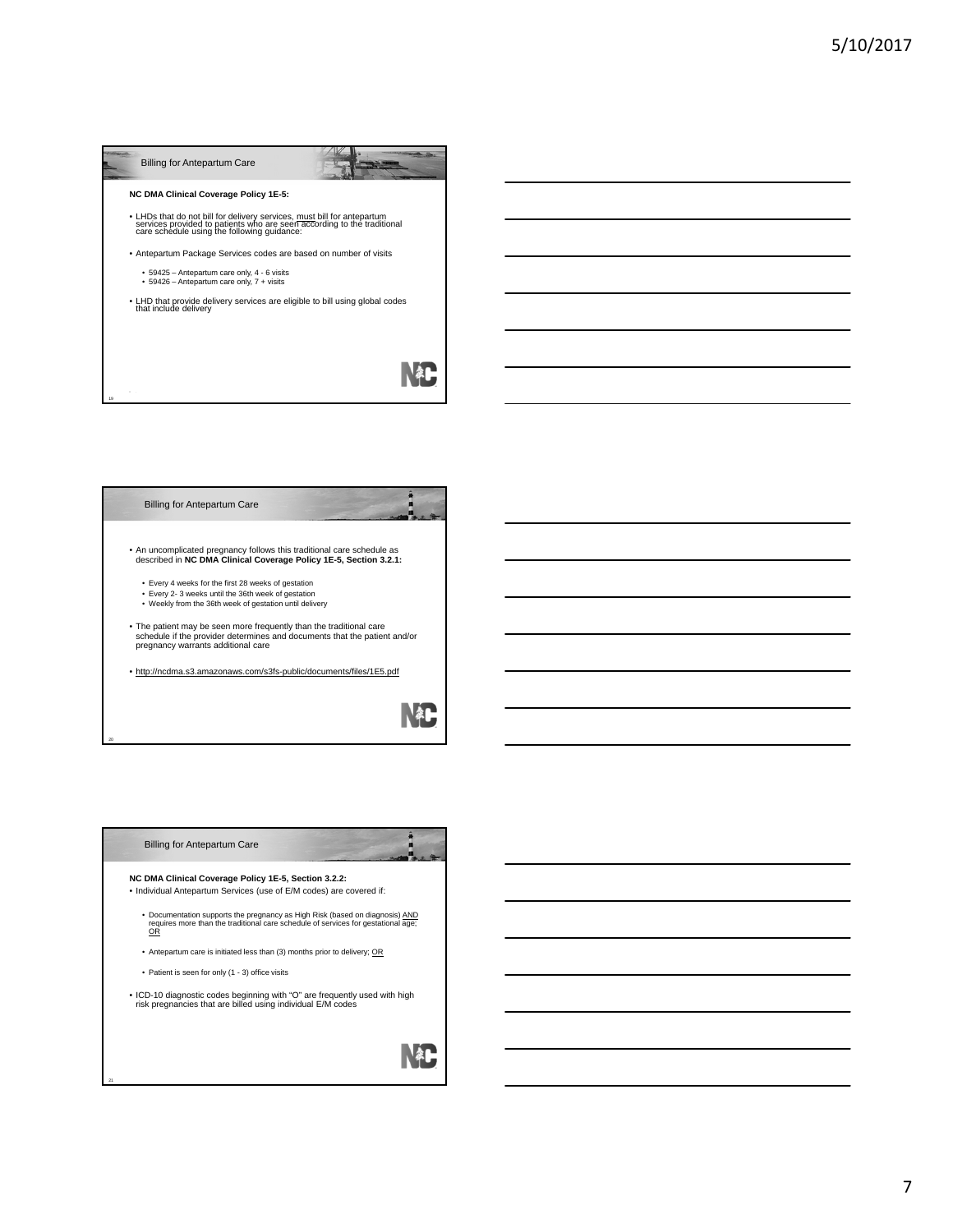



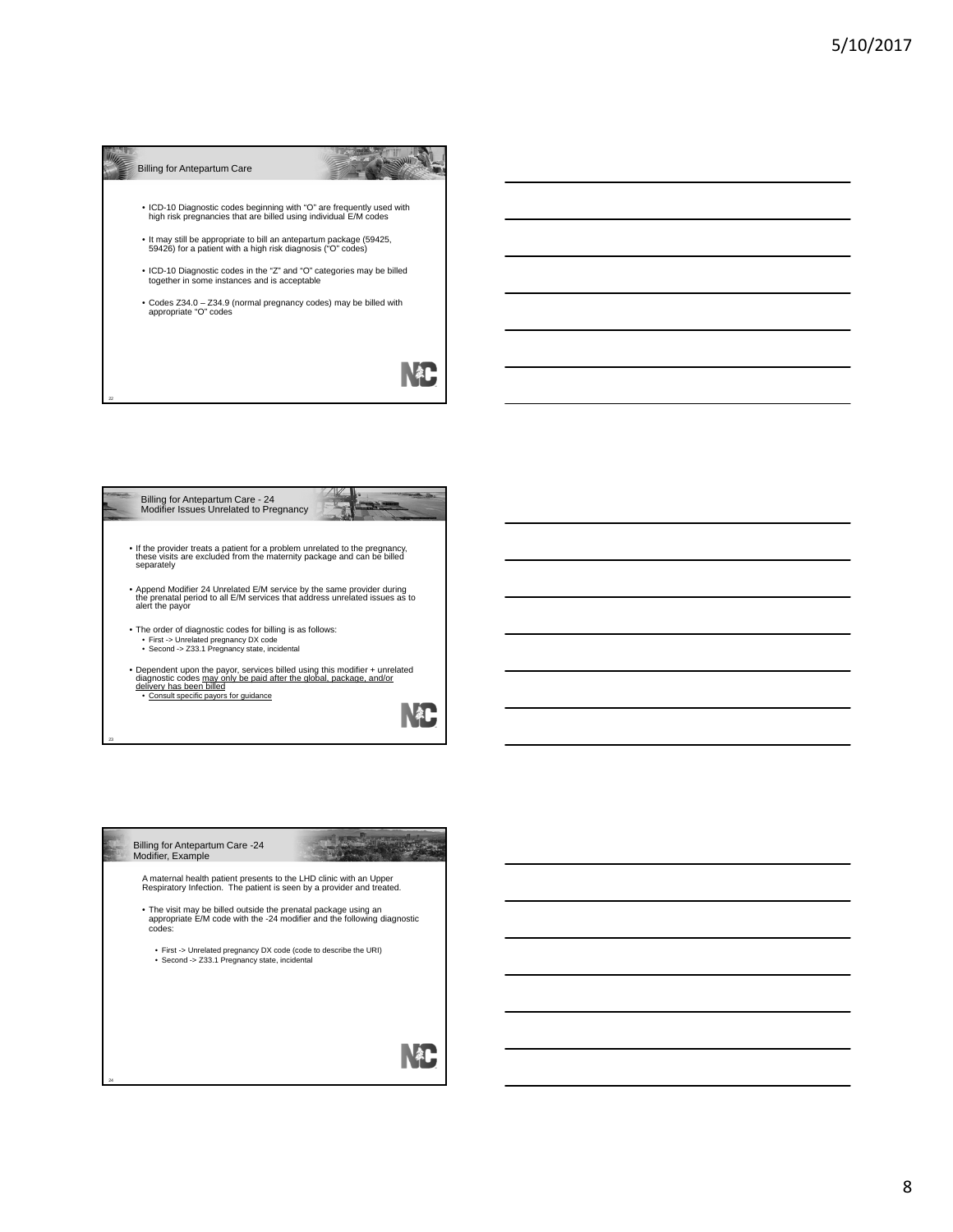



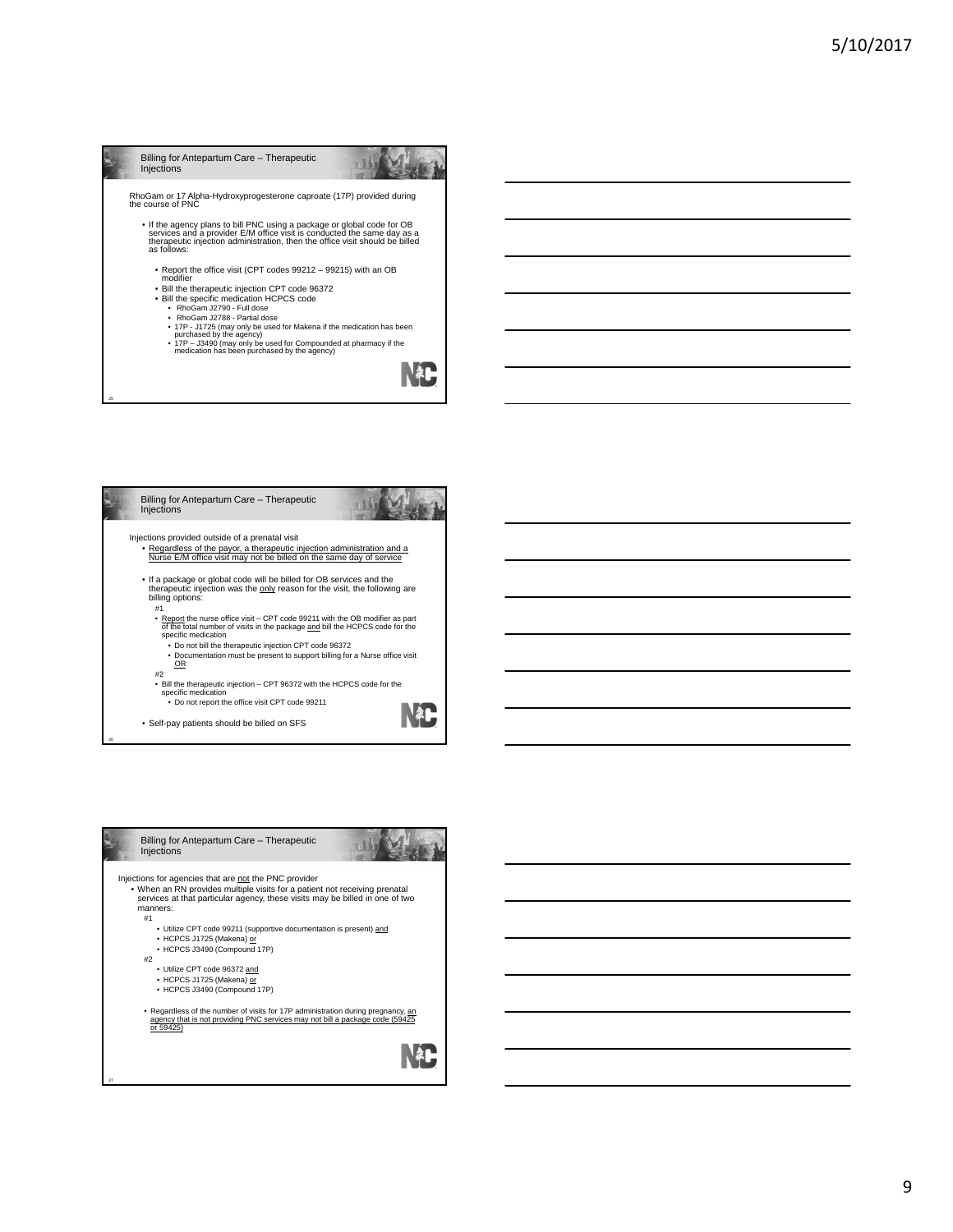| Billing to Antepartum Care - Vaccines                                                                                                                                                                                                                                    |
|--------------------------------------------------------------------------------------------------------------------------------------------------------------------------------------------------------------------------------------------------------------------------|
| • If the patient is self-pay or services are billed using individual E/M codes, the agency can bill in the following manner:<br>• The provider E/M office visit CPT code (99212 - 99215)<br>• Vaccine CPT code and<br>. A vaccine administration CPT code 90471 or 90472 |
| • Self-pay patients will be billed on a SFS                                                                                                                                                                                                                              |
| . MMR and Varicella are only administered postpartum. If the patient<br>is seen in Family Planning or Maternal Health Clinics, healthcare<br>providers must assess for immunization compliance and refer to<br>immunization clinic as required.                          |
| . If a patient comes to clinic only to receive an immunization, (not<br>during the course of routine PNC), then the agency is to bill in the<br>following manner:<br>• A vaccine code and<br>• Administration fee                                                        |
| <b>28</b>                                                                                                                                                                                                                                                                |



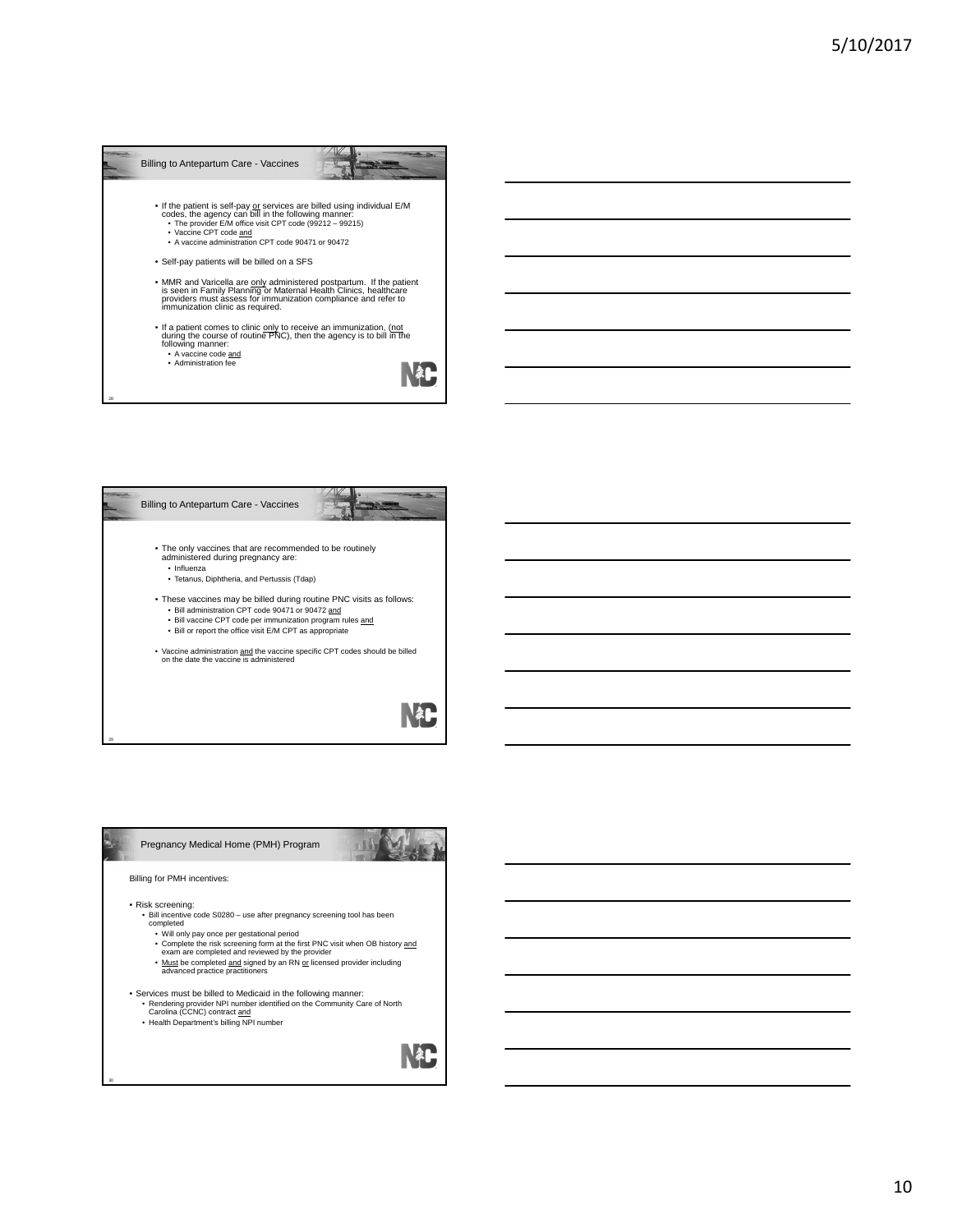# PMH - Submitting billing to Medicaid • Patients who complete all PNC at the LHD, bill the antepartum package using the delivery date • Patients who are "Lost-to-follow-up", use the date of the last kept visit (it is recommended to wait until after patient's due date to file) • If it is the policy of the LHD to transfer patient's care to another OB provider (at a pre-determined number of weeks gestation), use the last date of service at the LHD for package billing • If patient transfers care to another provider for the remainder of the pregnancy, use the date of transfer NAC

### Â PMH – New Recommendations - Billing • Agencies must bill under the facility's NPI, as well as the rendering NPI listed on the PMH contract

• When determining which rendering NPI number to use with a package or global code, Health Departments should use the following:

31

33

• Package code • NPI of the last provider that saw the patient in the office

• Global billing • NPI of the provider that delivered the patient

# Nao

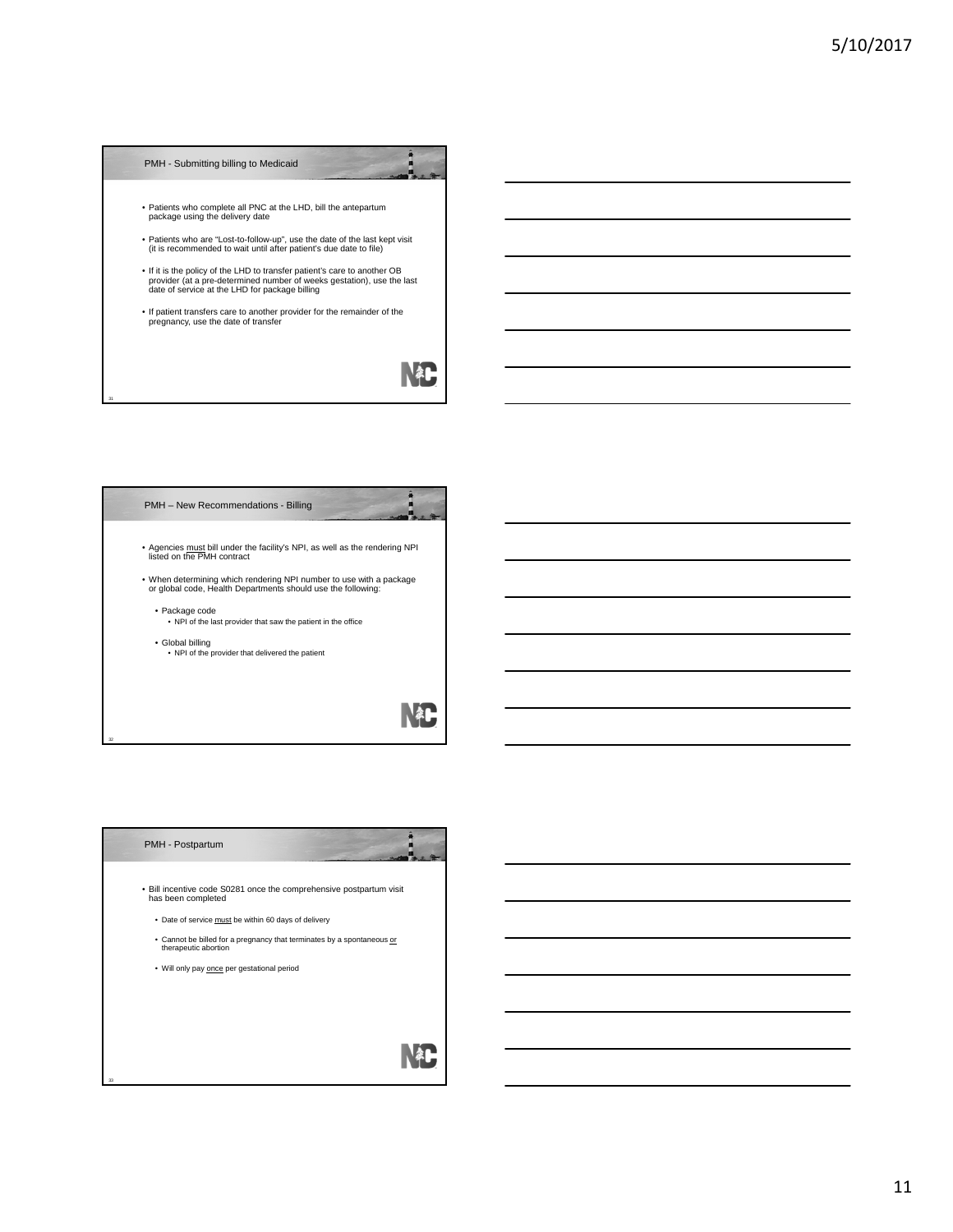



### **AL** ı

#### Postpartum Visits



- Visit occurs within 60 days of delivery
	- Bill using CPT code 59430 (or an appropriate global code if the agency provides delivery services)
	- PMH incentive using HCPCS code S0281
- $\bullet$  Visit occurs after 60<sup>th</sup> day following delivery
	- PMH incentive (HCPCS code S0281) *will not* be reimbursed if the visit occurs more than 60 days after delivery.
	- The postpartum package CPT code 59430 will be reimbursed by MPW until the coverage expires
	- For patients who transition to "Be Smart", the postpartum clinic visit date is recognized as the Annual Exam Date (AED)

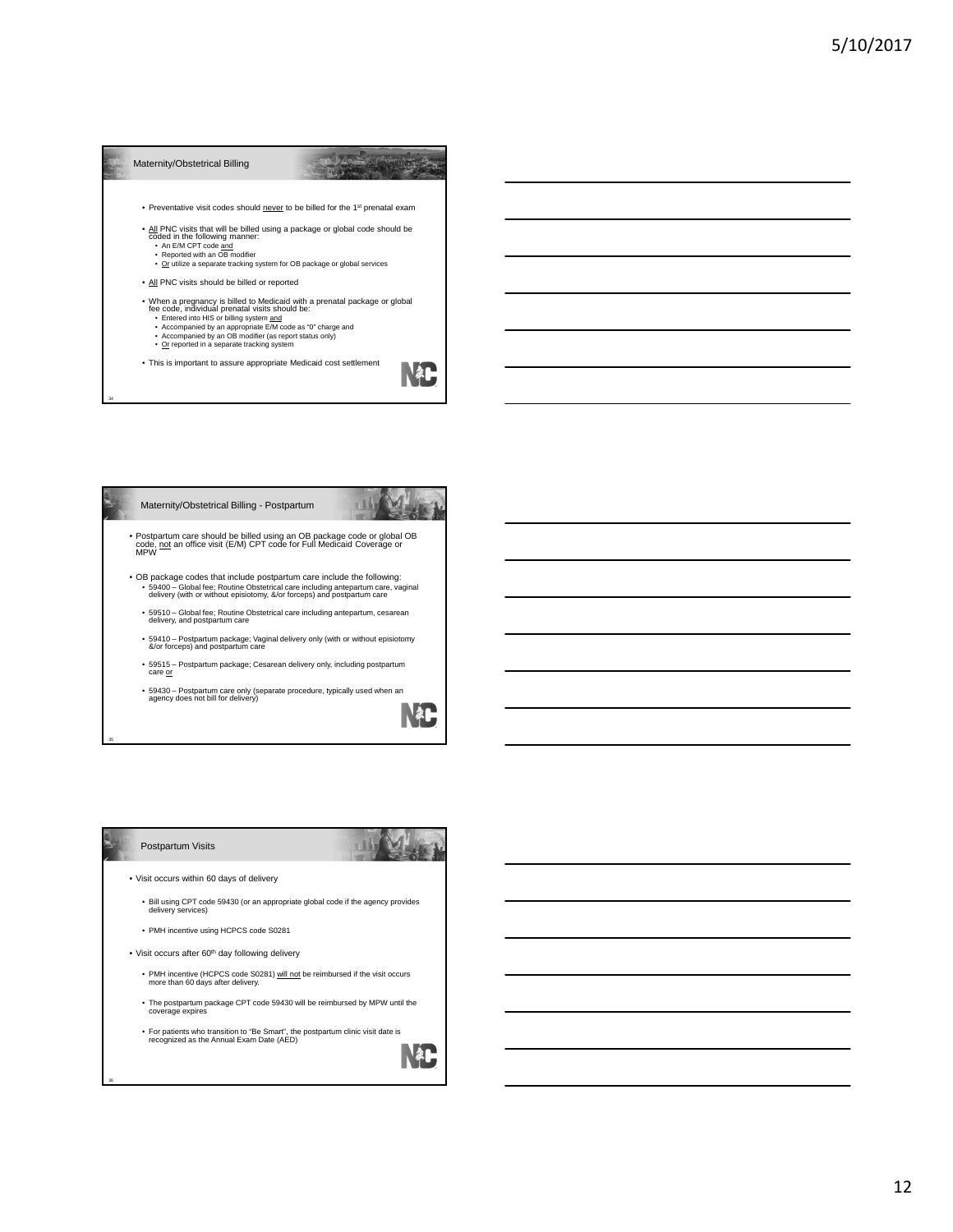



**A** 



38

39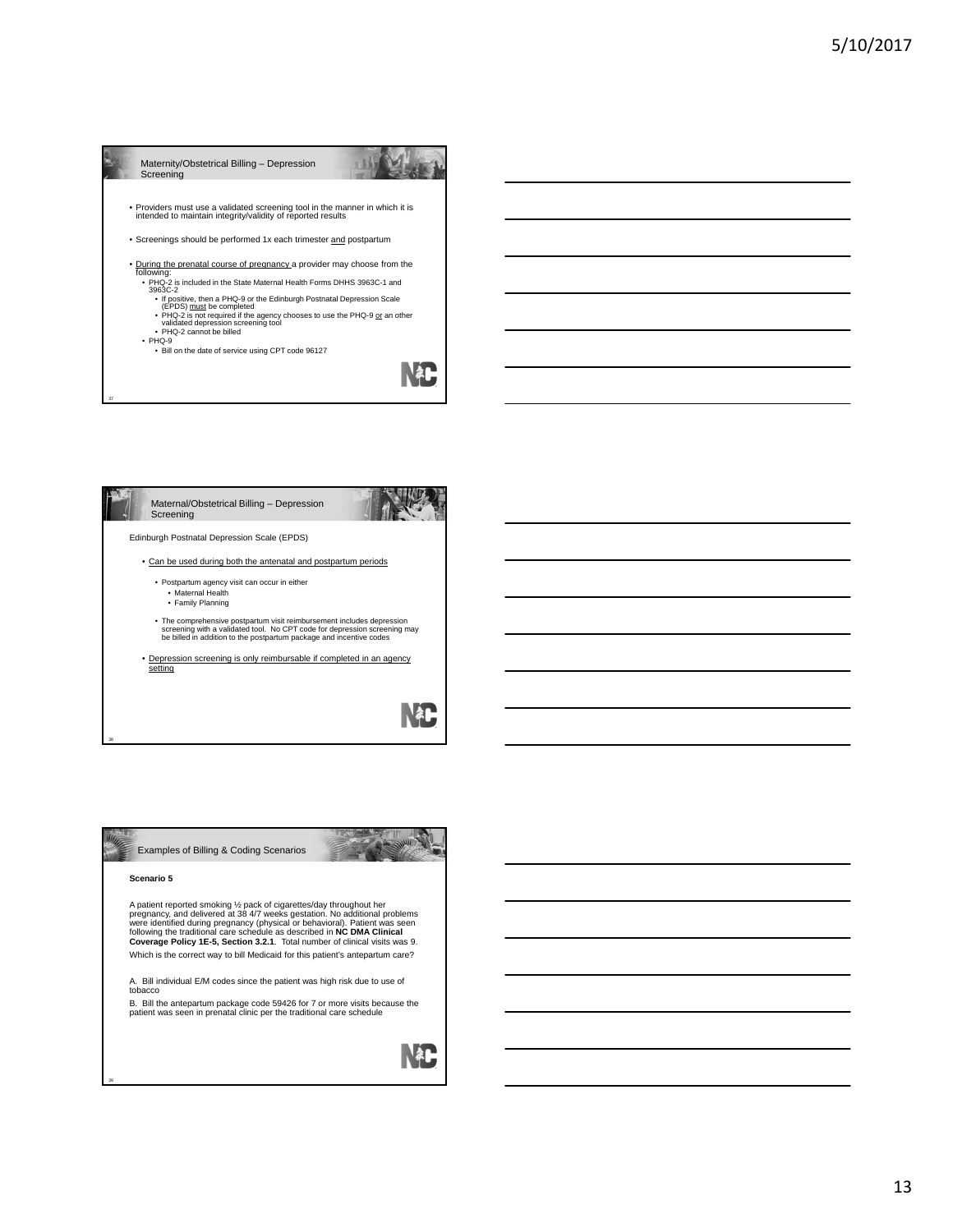



A patient reported smoking ½ pack of cigarettes/day throughout the<br>pregnancy. Delivery was at 38 3/7 weeks gestation. The patient was<br>assessed and diagnosed with Fetal Growth Restriction. The provider<br>recommended more freq Which is the correct way to bill Medicaid for this patient's antepartum care?

A. Bill individual E/M codes since the patient was high risk due to the use of tobacco and diagnosis of FGR, as well as attending additional visits (outside of the traditional care schedule)

B. Bill the antepartum package code 59426 for 7 + visits



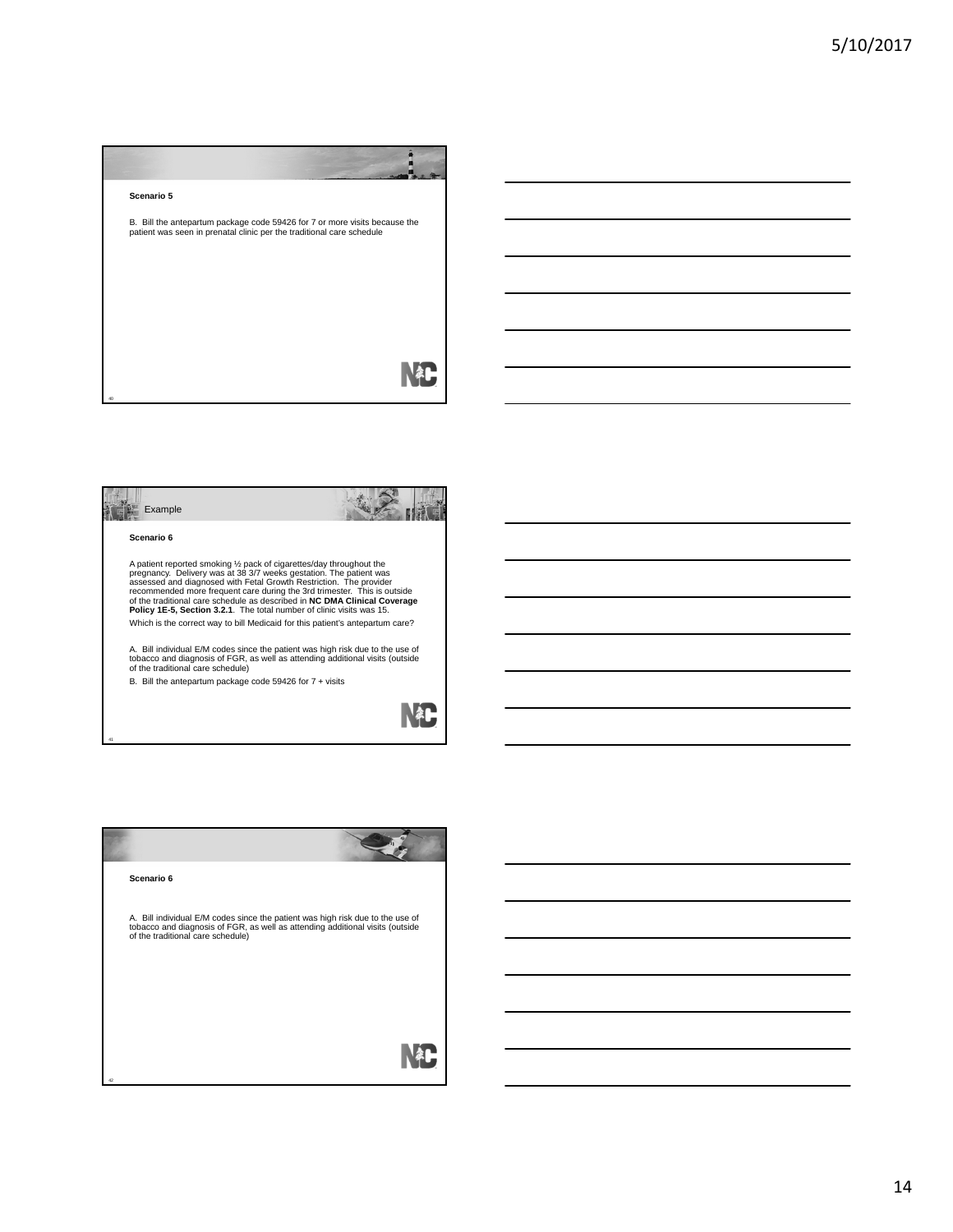

A. Bill individual E/M codes since the patient was high risk due to the<br>diagnosis of gestational diabetes<br>B. Bill the antepartum package code 59426 for 7 or more visits because the<br>patient was seen in prenatal clinic per t





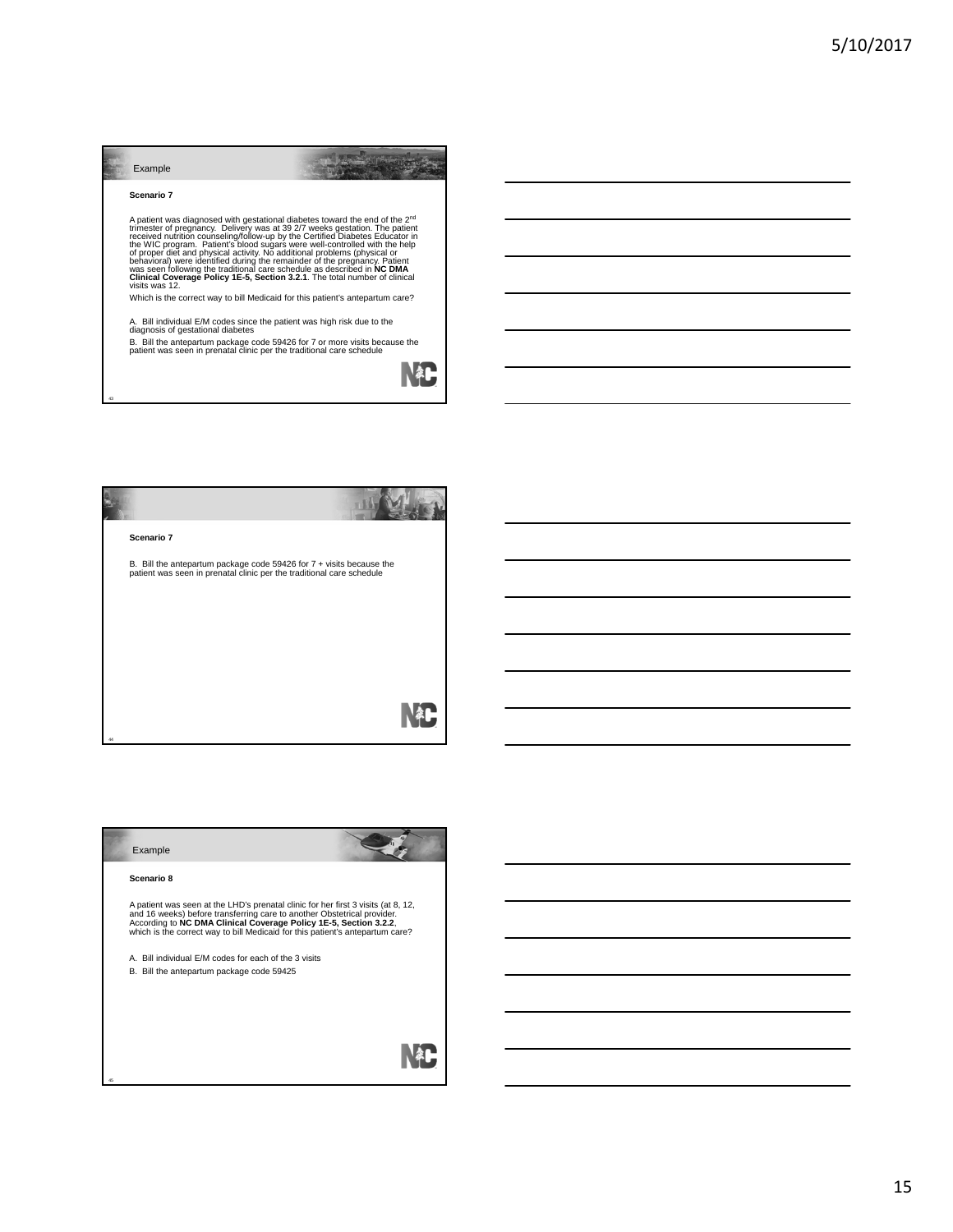| Scenario 8                                            |  |
|-------------------------------------------------------|--|
| A. Bill individual E/M codes for each of the 3 visits |  |
|                                                       |  |
|                                                       |  |
|                                                       |  |
| 46                                                    |  |



| Scenario 9                                                   |  |
|--------------------------------------------------------------|--|
| A. Bill individual E/M codes for each of the prenatal visits |  |
|                                                              |  |
|                                                              |  |
|                                                              |  |
|                                                              |  |
| 48                                                           |  |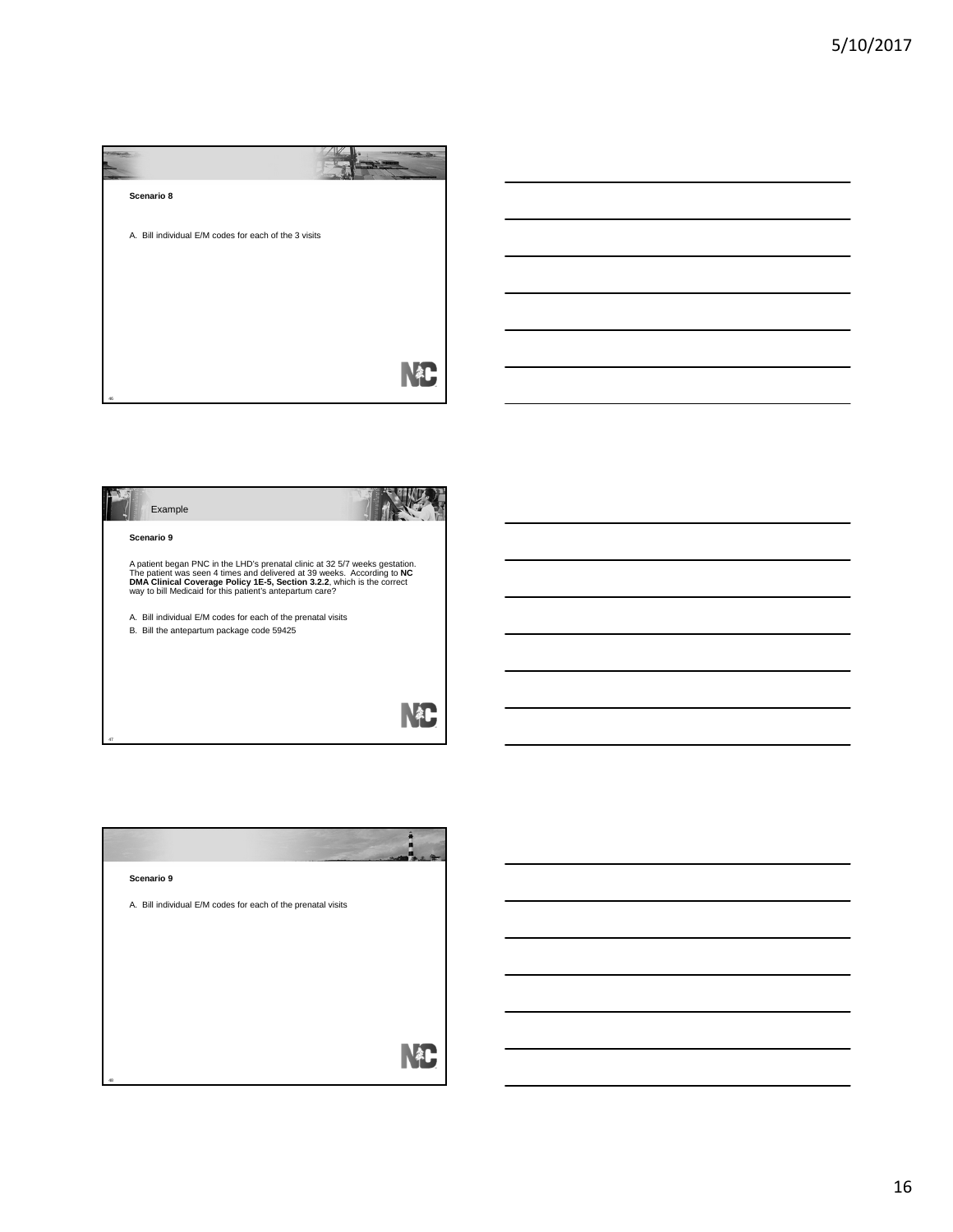| Example                                                                                                                                                                                                                                                                              |  |
|--------------------------------------------------------------------------------------------------------------------------------------------------------------------------------------------------------------------------------------------------------------------------------------|--|
| Scenario 10                                                                                                                                                                                                                                                                          |  |
| A patient initiated PNC at the LHD's at 26 2/7 weeks gestation. The patient<br>was seen 4 times and delivered at 39 2/7 weeks. According to NC DMA<br>Clinical Coverage Policy 1E-5, Section 3.2.1, which is the correct way to<br>bill Medicaid for this patient's antepartum care? |  |
| A. Bill individual E/M codes for each of the prenatal visits                                                                                                                                                                                                                         |  |
| B. Bill the antepartum package code 59425                                                                                                                                                                                                                                            |  |
|                                                                                                                                                                                                                                                                                      |  |
|                                                                                                                                                                                                                                                                                      |  |
|                                                                                                                                                                                                                                                                                      |  |



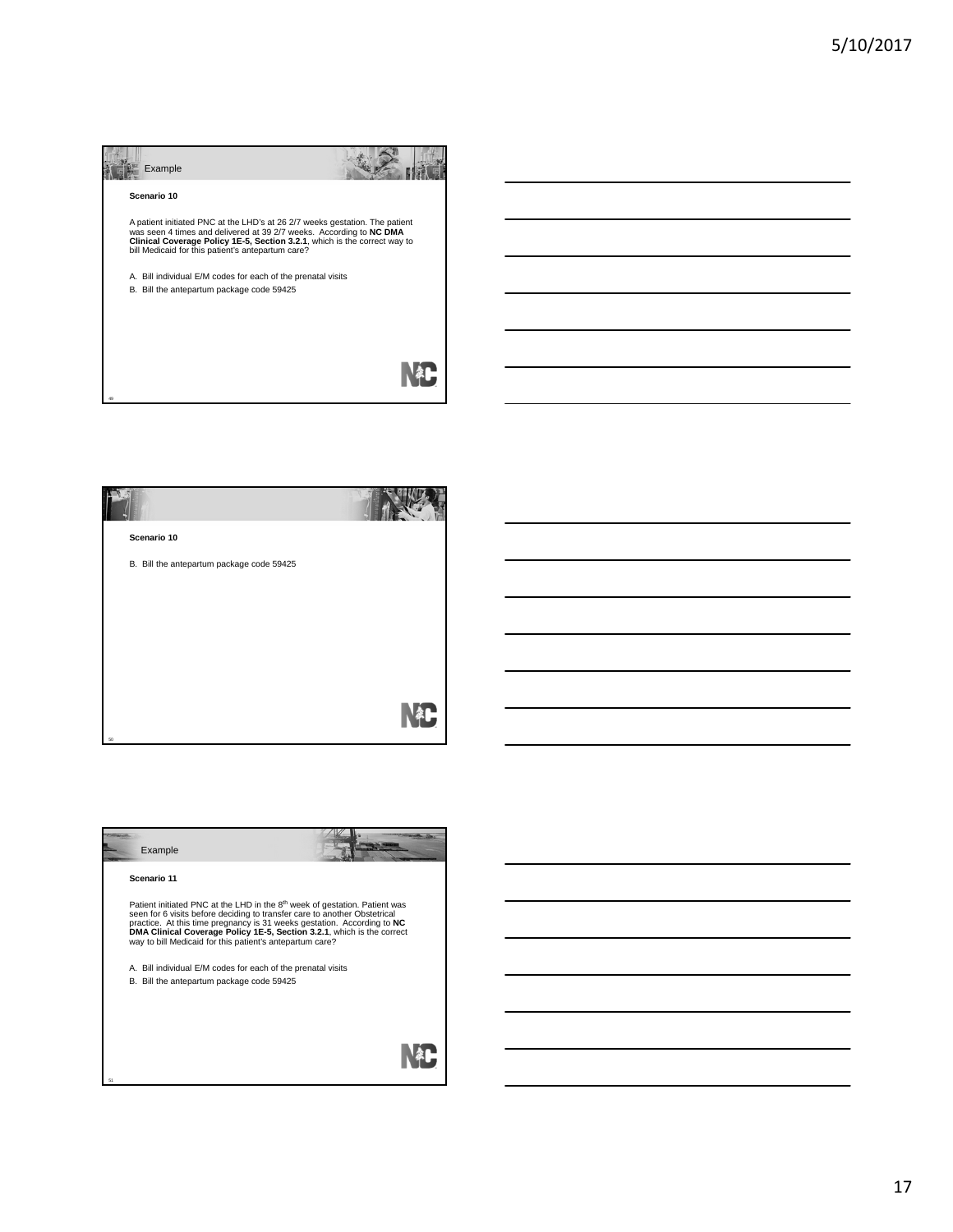| Scenario 11                               |  |
|-------------------------------------------|--|
| B. Bill the antepartum package code 59425 |  |
|                                           |  |
|                                           |  |
|                                           |  |
|                                           |  |
| 52                                        |  |







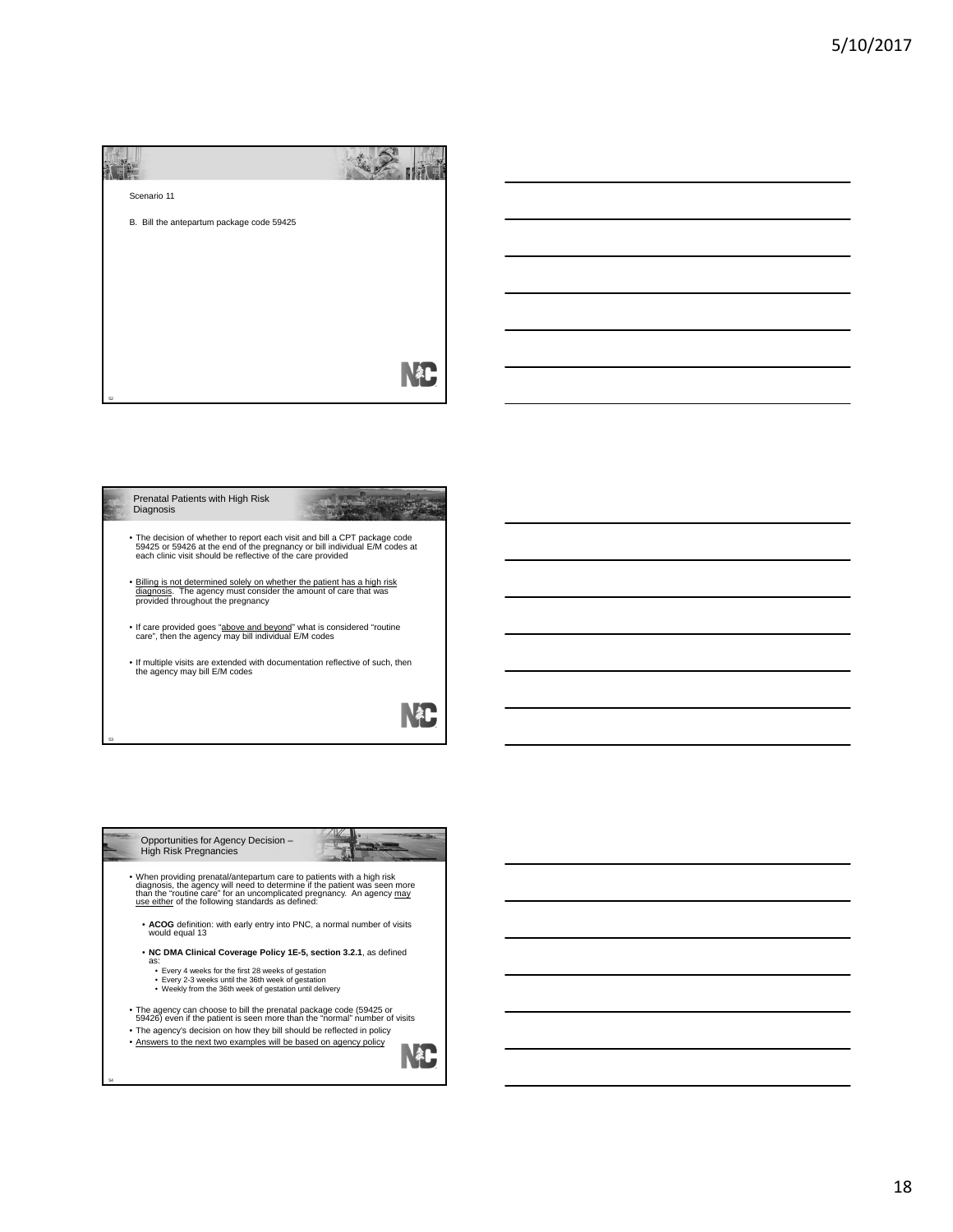## Example

Scenario 12<br>
A patient was diagnosed with gestational diabetes toward the end of the 2nd<br>
A patient was diagnosed with gestational diabetes toward the end of the 2nd<br>
patient received nutrition counseling follow-up by the

Which is the correct way to bill Medicaid for this patient's antepartum care?

A. Bill individual E/M visits since the patient was high risk due to the diagnosis of gestational diabetes and was seen more than the traditional care schedule

B. Bill the antepartum package code 59426 for 7 or more visits